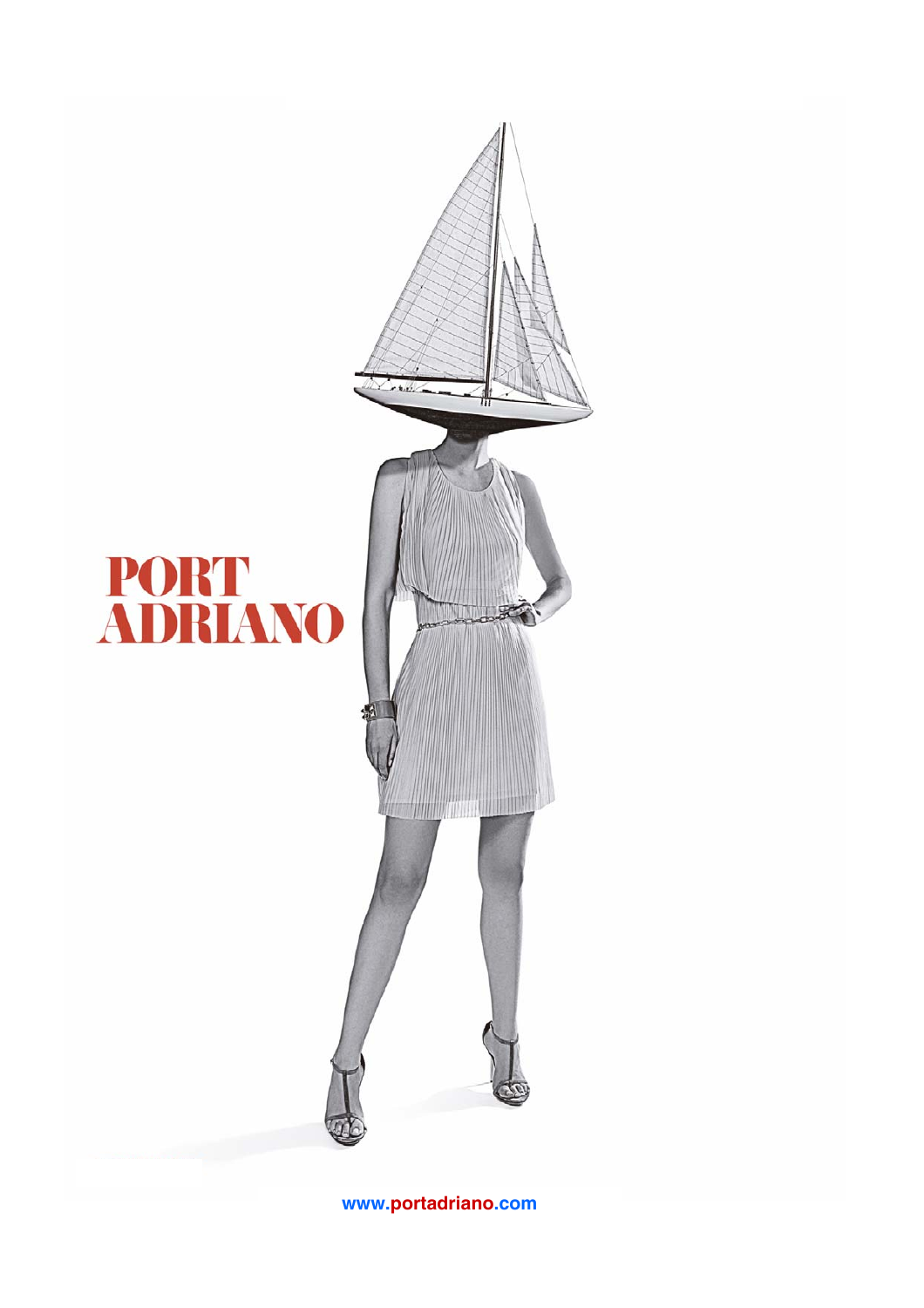

# **PRESS KIT**

# **BOOT DÜSSELDORF 2012 21-29 January Halle 6 stand B61 (Sunseeker stand)**



Aerial view of Port Adriano

**Press Office: Estrategia** Patricia Fernández-Deu (patricia@estrategia.es) +34 659 46 75 45 Rosa María Carreras (rmcarreras@estrategia.es) + 34 670 25 34 25 Pau Claris, 151, 4º1ª Tel: +34 93 487 99 22

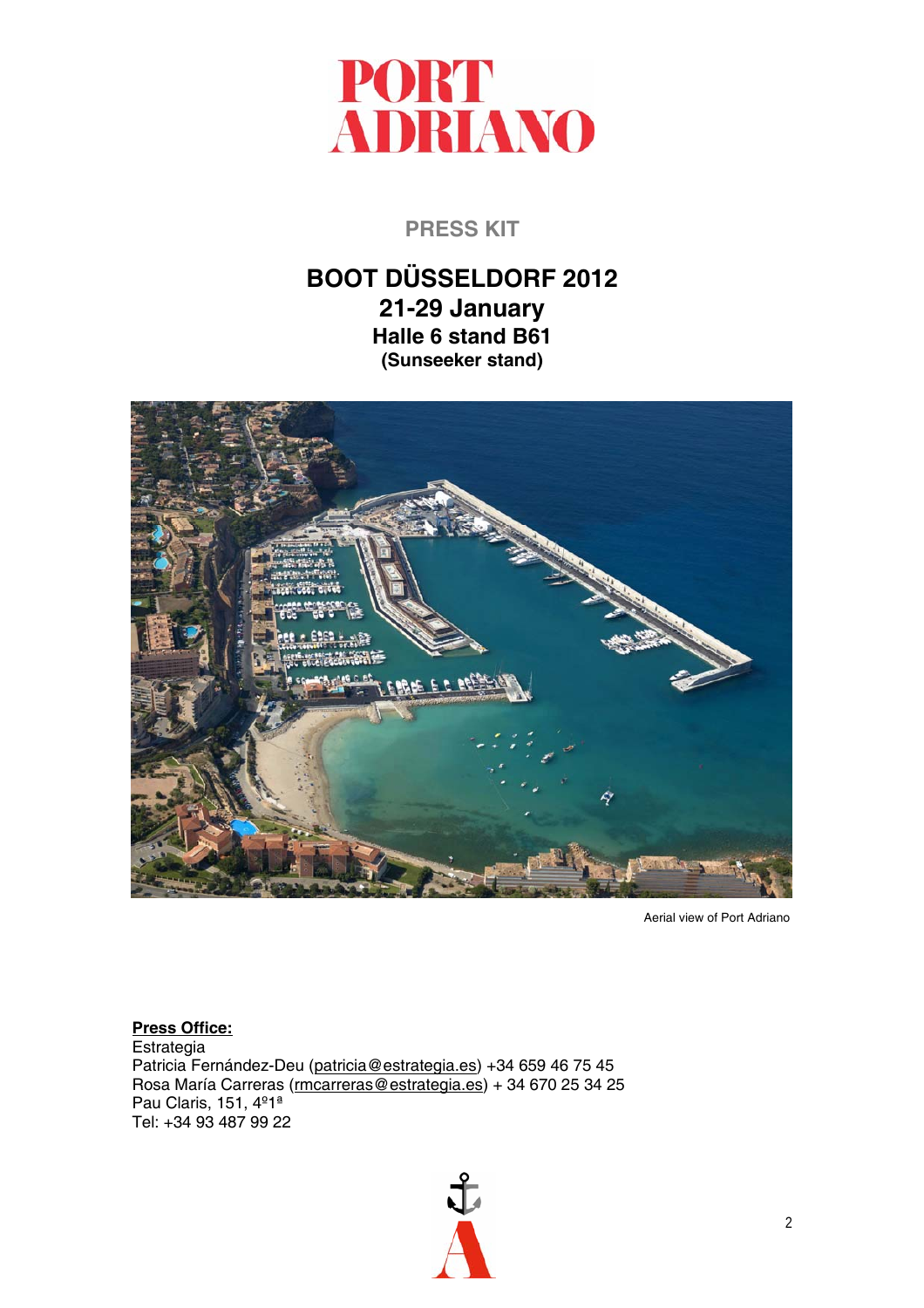

# **PORT ADRIANO, THE NEW MARINA DESIGNED BY PHILIPPE STARCK, ATTENDS BOOT DÜSSELDORF 2012 Halle 6 stand B61(Sunseeker)**

- **Located on the south coast of the island of Mallorca, Port Adriano has become one of the Mediterranean's main luxury leisure marinas, with 82 new berths for yachts and super-yachts of up to 60/80 metres long**
- **Philippe Starck designed the shopping area and the unique features of Port Adriano, the mark of identity of this new, exclusive leisure marina**
- **The technical area, which covers over 10,000m<sup>2</sup> , has a spectacular 250-tonne Travel-lift and boatyards for large yachts**
- **The new shopping area will include some of the world's most important nautical (Burgess, Lamprell Marine, Fipa Group and Frauscher), lifestyle (Dress&co and Next Generation) and food and restaurant companies (Bruno, East, Sansibar, etc.)**

Mallorca, 21<sup>st</sup> January 2012.- Port Adriano will be present in Boot Dusseldorf, with a space on the stand of Sunseeker, a partner that has commercial premises at the port.

30 minutes by car from Palma de Mallorca, Port Adriano is one of the most select leisure ports on the Mediterranean, with a service area for moorings of 25,000 $m^2$ , 82 berths for super-yachts between 25 and 60/80m long.

Port Adriano also has a 10,000 $m^2$  technical area, with a dry dock suitable for large yachts, a 250-tonne Travel–Lift and boatyards equipped to deal with vessels of this size.

Extension work at Port Adriano, which began in 2007, is now in its final stage and this summer has seen the opening of the first sites in the shopping area. This area is equipped with a new underground car park, with an additional 240 new spaces over and above the port's existing 560 spaces. Visitors will thus be able to enjoy the natural beauty of the surroundings and conveniently access the  $4,000m^2$ , 40-site leisure and shopping area.

The new shopping area, designed by Philippe Starck, features some prestigious **international nautical brands** such as the **Fipa Group** of Italian yacht builders, the Austrian company **Frauscher** and luxury yacht broker **Burgess** and **Lamprell Marine**. It will also accommodate some acclaimed sports fashion brands like **Dress&co**, a German chain of multi-brand stores, and **Next Generation**, a sophisticated sports and fashion shop with the most exclusive international brands and top-quality sports material.

Port Adriano's new shopping area also boasts an important **range of international**  *cuisine*: the **Coast by East** restaurant, owned by one of Germany's most important food and restaurant groups, with **Sansibar**, its lounge bar; the **Bruno** restaurant, the new project of Miguel Arias and Bruno Elain, who until last spring managed the well-known restaurant Flanigan in Puerto Portals; and **Eden**, a select champagne bar.

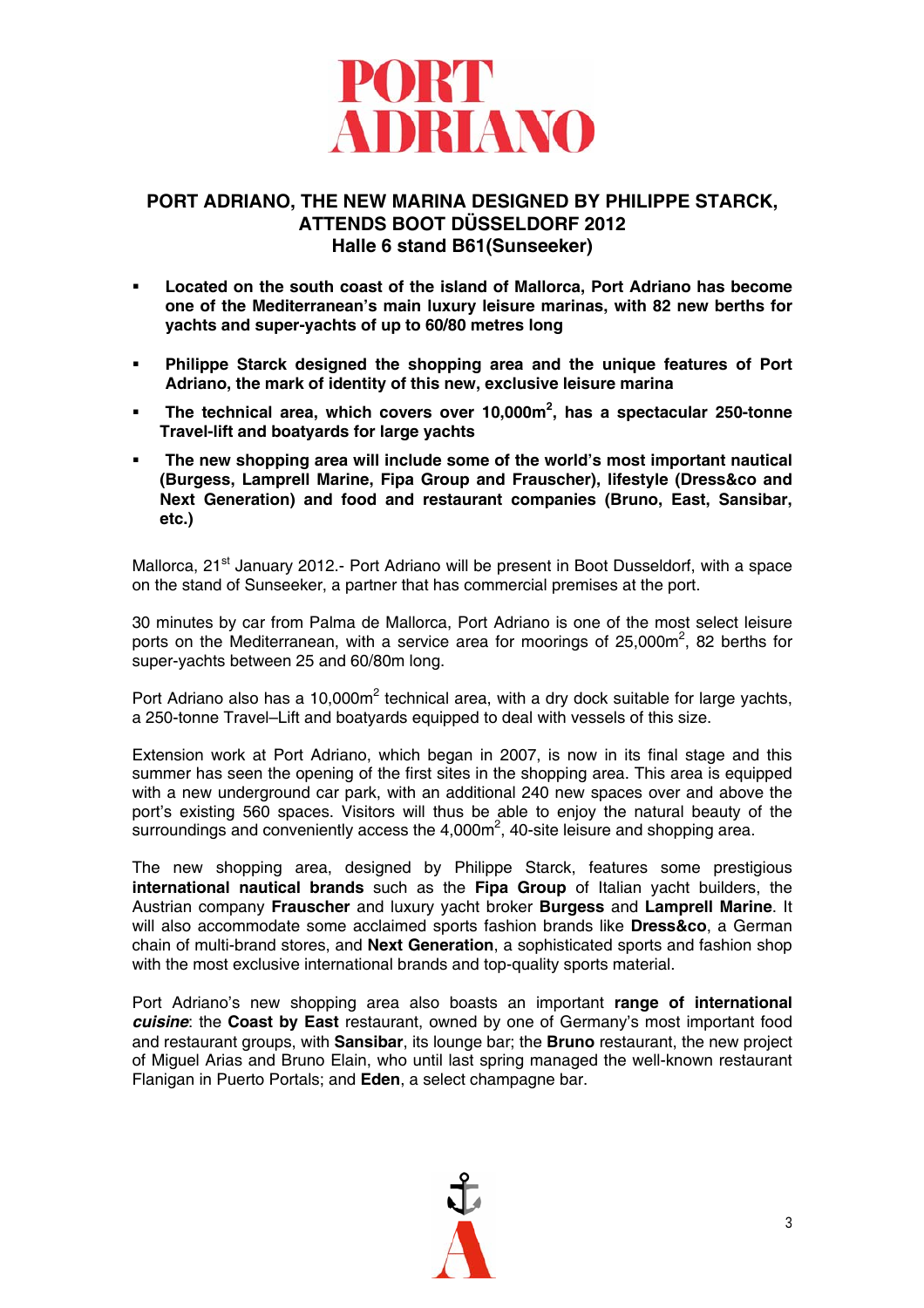

# **The new Port Adriano, a luxury meeting point**

Port Adriano has a service area for moorings of 25,000m2 and 82 berths for super-yachts between 25 and 60/80m long, located on the new dyke and counter-dyke, which makes Port Adriano one of the most select leisure ports on the Mediterranean, managed by a team of young professionals with considerable experience in marinas.

| Moorings measuring 20m x 6  | 18 |
|-----------------------------|----|
| Moorings measuring 25m x 7  | 18 |
| Moorings measuring 30m x 8  | 12 |
| Moorings measuring 35m x 9  | 7  |
| Moorings measuring 40m x 10 | 10 |
| Moorings measuring 45m x 12 | 8  |
| Moorings measuring 50m x 14 | 5  |
| Moorings measuring 60m x 15 |    |
|                             |    |

New moorings by yachts' lengths



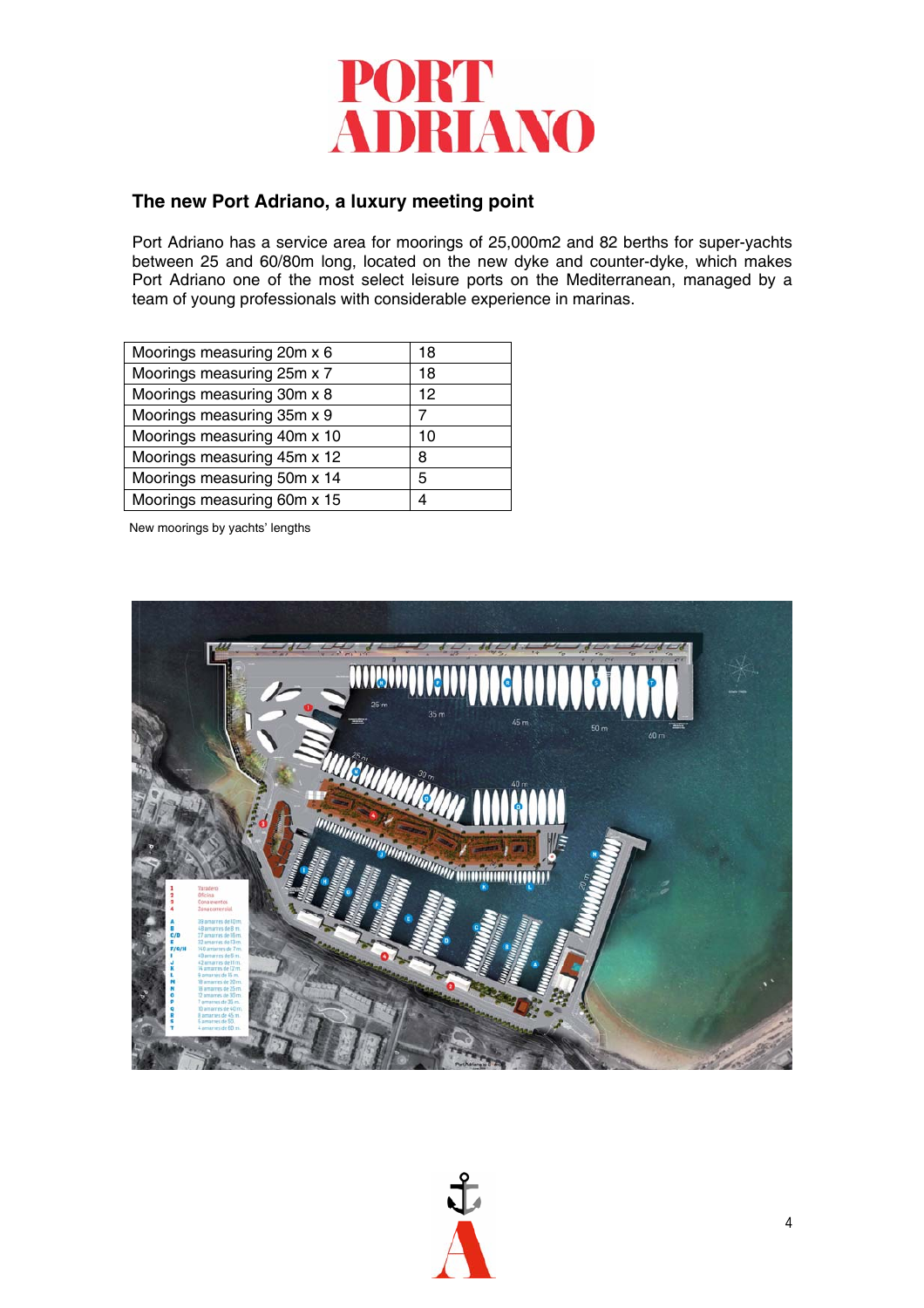

# **Port Adriano, ideal base for discovering the treasures of the Mediterranean**

Port Adriano enjoys an exceptional location for exploring the Mediterranean. Surrounded by areas of singular beauty, such as Cala Fornells, Toro Island and Mallorca's magnificent North coast, its position by the mouth of the Bay of Palma offers unbeatable conditions for sailing and the practice of the most diverse nautical activities.

| Distances in miles between Port Adriano<br>and the Mediterranean's main leisure<br>marinas | Palma            | 9.21   |
|--------------------------------------------------------------------------------------------|------------------|--------|
|                                                                                            | Andratx          | 6.13   |
|                                                                                            | Ibiza            | 59.55  |
|                                                                                            | Formentera       | 66.56  |
|                                                                                            | Menorca          | 87.88  |
|                                                                                            | <b>Barcelona</b> | 113.94 |
|                                                                                            | Valencia         | 99.87  |
|                                                                                            | Porto Cervo      | 338.64 |
|                                                                                            | Antibes          | 343.05 |

# **Avant-garde design by Philippe Starck**

Another of the great attractions of Port Adriano is the avant-garde design of the communal areas and the shopping complex, work of the prestigious French designer Philippe Starck, and of particular items in the marina, such as the bollards at the mooring berths or the lamps on the quays.



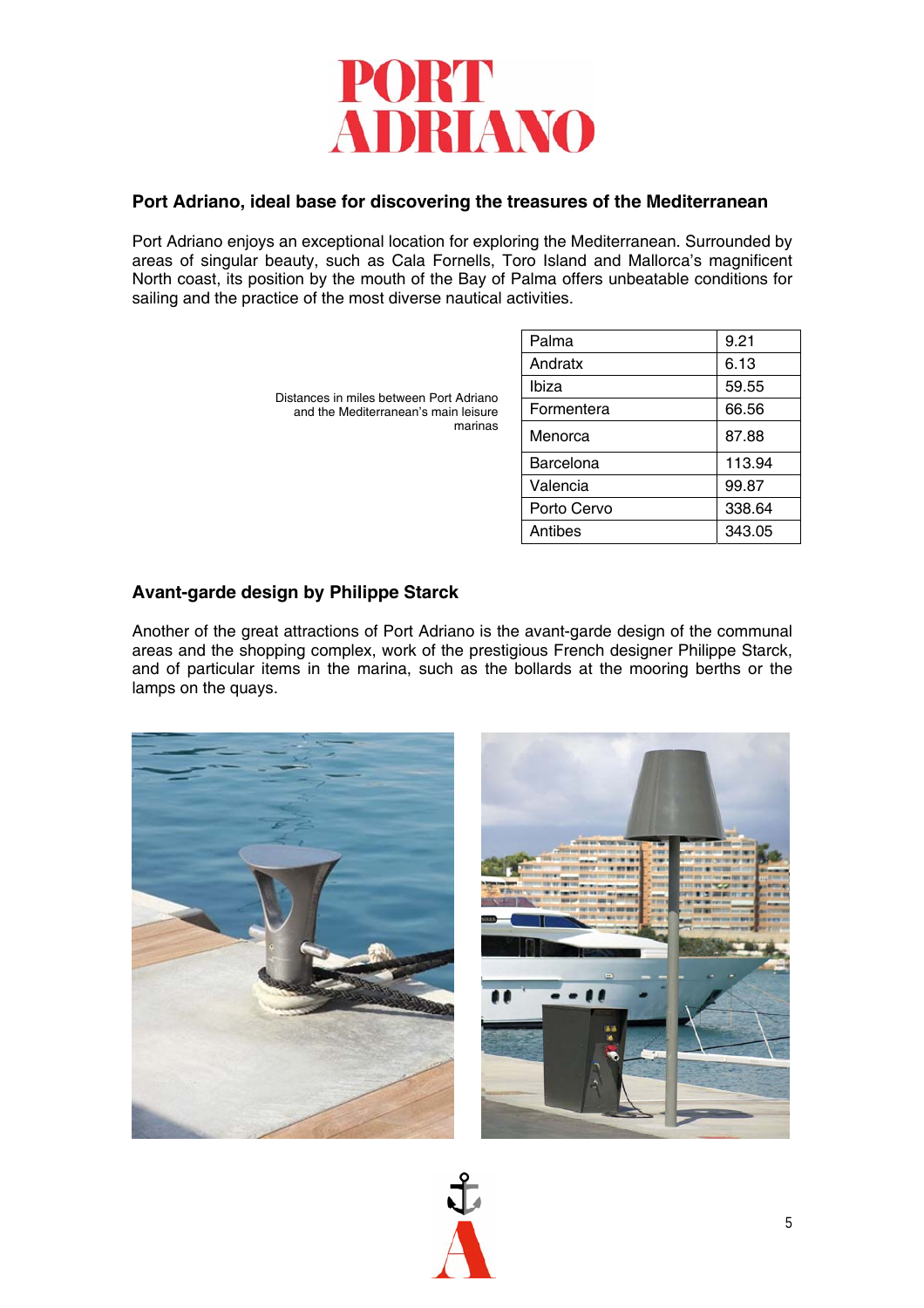

# **The new shopping area of Port Adriano**

Philippe Starck's project prioritizes the marina's daily life and the people visiting it. Its underground parking area, with 240 new spaces to add to the 560 already existing at the marina, enables visitors to enjoy the natural beauty of the surroundings and access the leisure and shopping areas in total comfort.

In line with Port Adriano's policy of respect for the environment, the shopping area has an innovative system of refrigeration and heating that uses the constant temperature of deep sea-water to reduce CO2 emissions.

Port Adriano has a shopping area with 40 shops covering  $4,000m^2$ , one of the great attractions of the new marina. Prestigious Spanish and foreign sailing and fashion firms, restaurants and service companies will open to the public this summer.



Shopping area designed by Philippe Starck

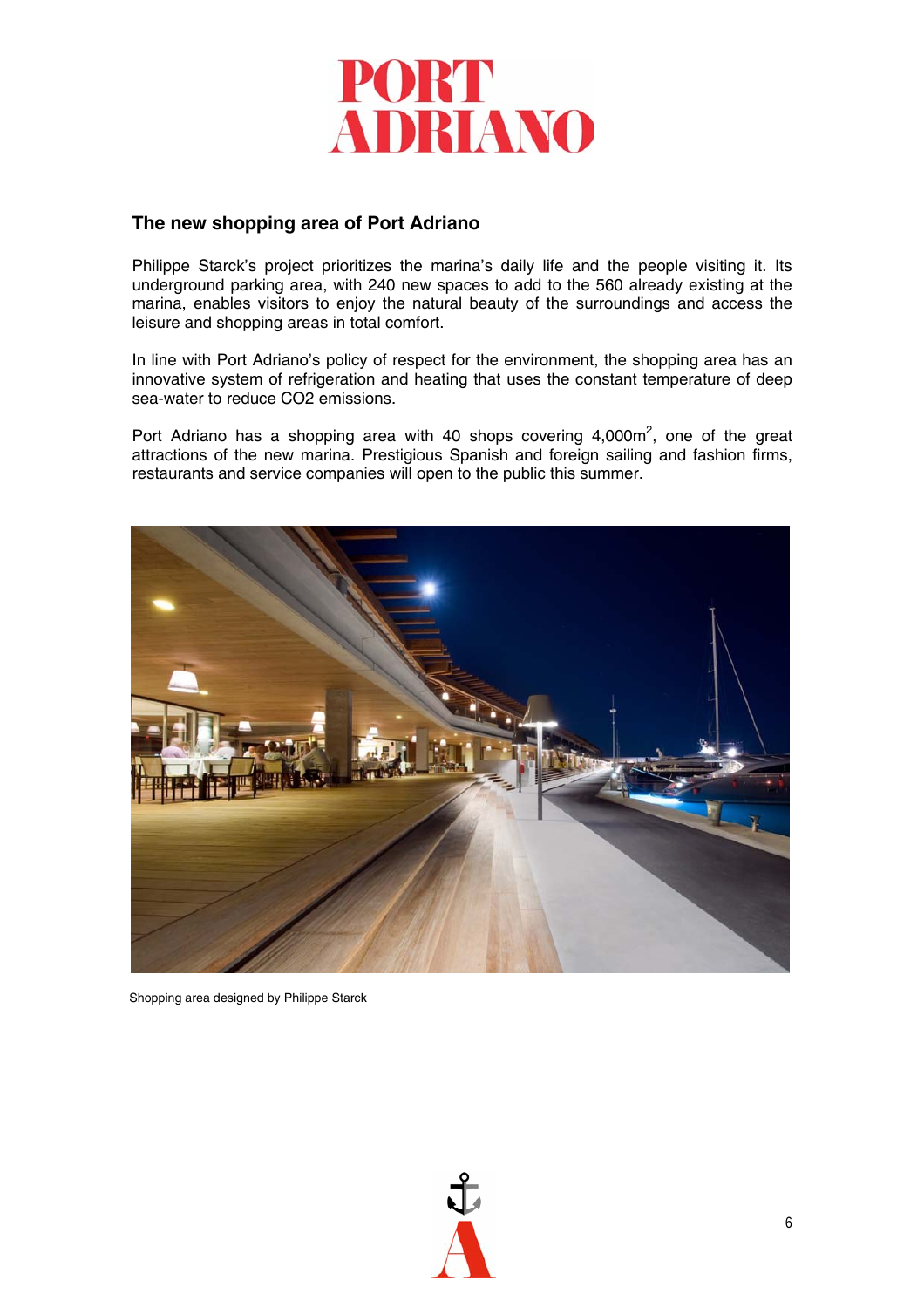

# **NAUTICAL**

### **Burgess**

One of the biggest ship brokers dealing in super-yachts, it has established its Balearic base at Port Adriano. www.burgessyachts.com

### **Lamprell Marine**

Company specialising in the charters, maintenance and repair of luxury boats and the sale of yachts. www.lamprellmarine.com

### **Fipa Group**

Italian yacht-manufacturing group, to which the brands MAIORA, AB YACHTS, Cbi Navi and INTERMARE belong. www.fipagroup.com

### **Frauscher,**

Austrian ship-yard that has built top-quality leisure boats since 1927 and will have its sole branch in Spain at Port Adriano. www.frauscherboats.com

## **McQueen**

Shop specialising in water sport accessories, from luxury items such as the Jet-lev flyer to wet suits, wakeboards, kayaks, power-ski jet boards or sea scooters. www.mcqueenibiza.com



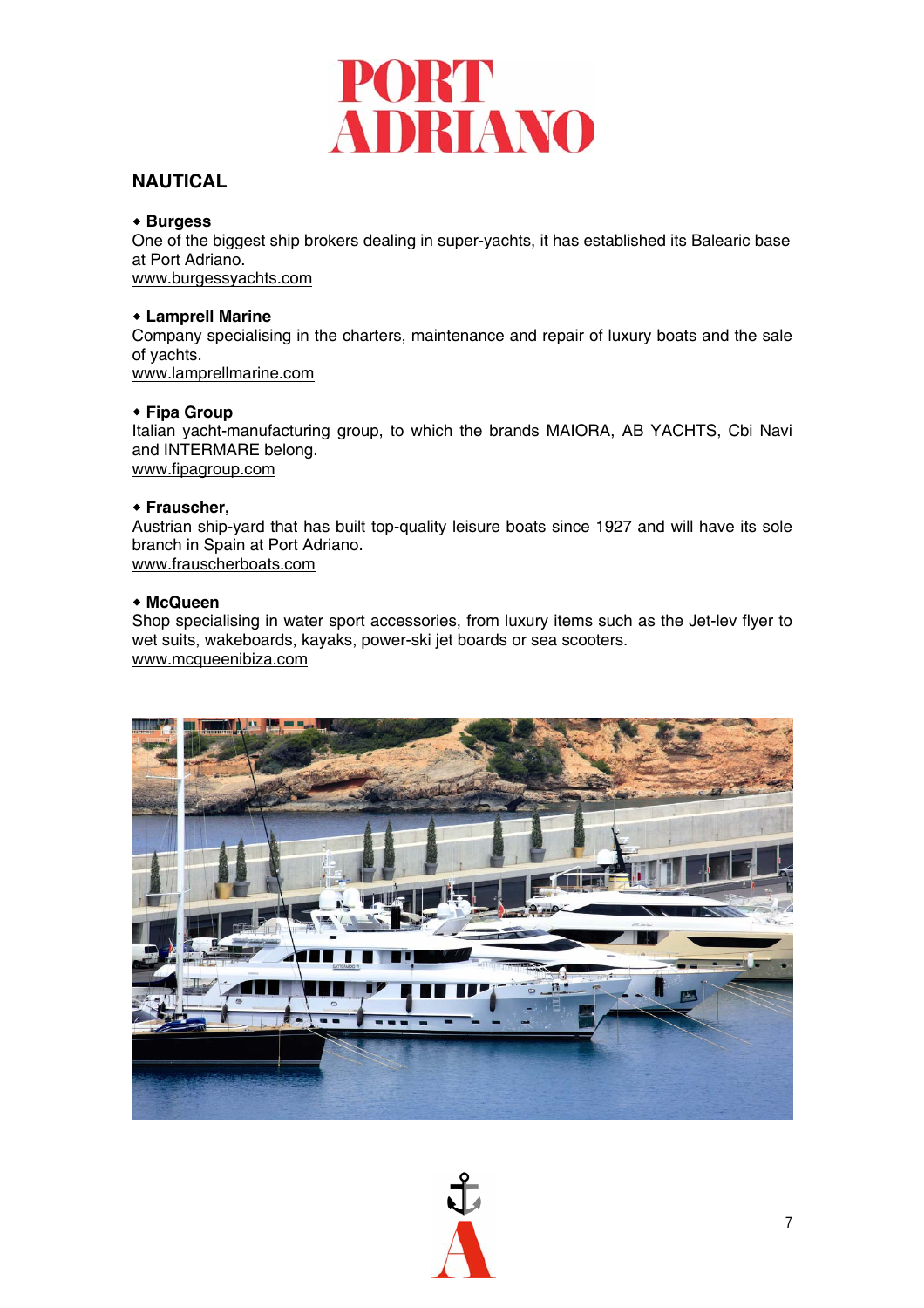

# **RESTAURANTS**

### **Coast by East and Sansibar**

East is one of Hamburg's best-known restaurants and hotels. The East group will open two exclusive restaurants at Port Adriano:

**Coast by East,** open-air restaurant, with food based on shell-fish, grilles, sushi and sashimi.

### **Sansibar,** a wine lounge

Direct heir of the famous beach bar on Sylt Island (Germany), a wooden cabin in the dunes that has been a meeting-point for celebrities for 30 years and a famous gourmet restaurant. Its emblem of two crossed sables is known in Germany as the synonym of a singular gastronomic experience, the famous "Currywurst" (a sausage with a delicious curry sauce) and a selection of over 30,000 bottles of wine. www.east-hamburg.de

### **Bruno and El Tandem**

The new project of Miguel Arias and Bruno Elain, till this spring Manager of the well-known Flanigan restaurant at Puerto Portals, opened its doors. The restaurant 'Bruno' offers fresh, market cuisine based on fish and shell-fish, accompanied by a surprising wine-list. On its terrace, 'El Tandem', you can enjoy a fine glass of wine or take an aperitif in a relaxed setting.

- **Eden,** champagne bar
- **Adriano Ice Cream**, new home-made Ice-Cream Parlour, in the best Mallorcan style.



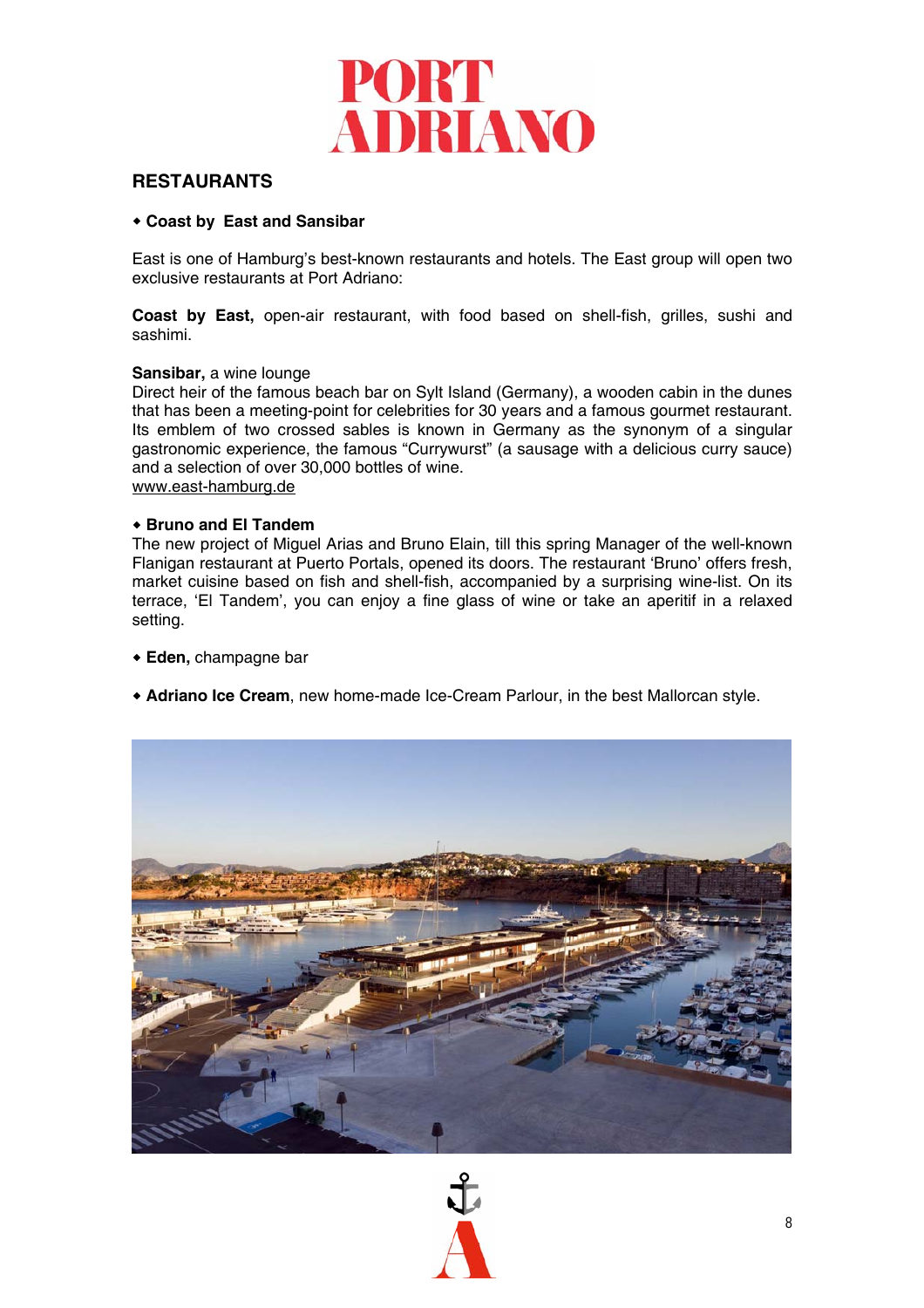# PORT **ADRIANO**

# **FASHION**

### **Next Generation**

A sports and fashion sophisticated boutique with top international brands (Gucci, Bottega Veneta, Yves Saint Laurent, Prada, Jimmy Choo, Missoni, Philipp Plein, Balenciaga…) and sports gear of the highest quality.

www.nextgeneration.at

### **Dress&Co**

Fashion shop based in Germany, with a selection of the leading international brands of clothes for men and women. This will be its first shop in Spain. www.dress-co.com

### **Piluca Osaba**

Spanish chain of women's clothes shops, with establishments in Madrid, Palma de Mallorca and Puerto Portals. www.pilucaosaba.com

### **Lirouage**

Multi-brand fashion shop in the top range, with ladies' accessories (Gianni Versace, Emilio Pucci, iceberg…)

## **JEWELLERS**

### **Relojería Alemana**

Exclusive watch-shop with over 130 years experience working with the best brands in watch-making and jewellery. www.relojeriaalemana.com

# **REAL ESTATE AGENCIES**

### **First Mallorca**

Mallorca's leading agency at the top end of the island's real estate market. www.firstmallorca.com

These new establishments in the shopping area are in addition to those already open at the marina: Marina Balear (www.marina-balear.de), Ponent Yates (www.ponent-yates.es), Sunseeker Germany (www.sunseeker.de), MYG (www.medyachtgroup.com), Marlin Marine Services (www.marlinmarineservices.com), Fahrschule Kaden (www.fahrschulekaden.com), Yates Adriano (www.yatesadriano.com) and Mar Balear (www.marbalear.com), all offering nautical services, and the restaurants La Terraza, Pizzería La Oca, El Faro del Toro, Sa Cantina Café and Vino del Mar.

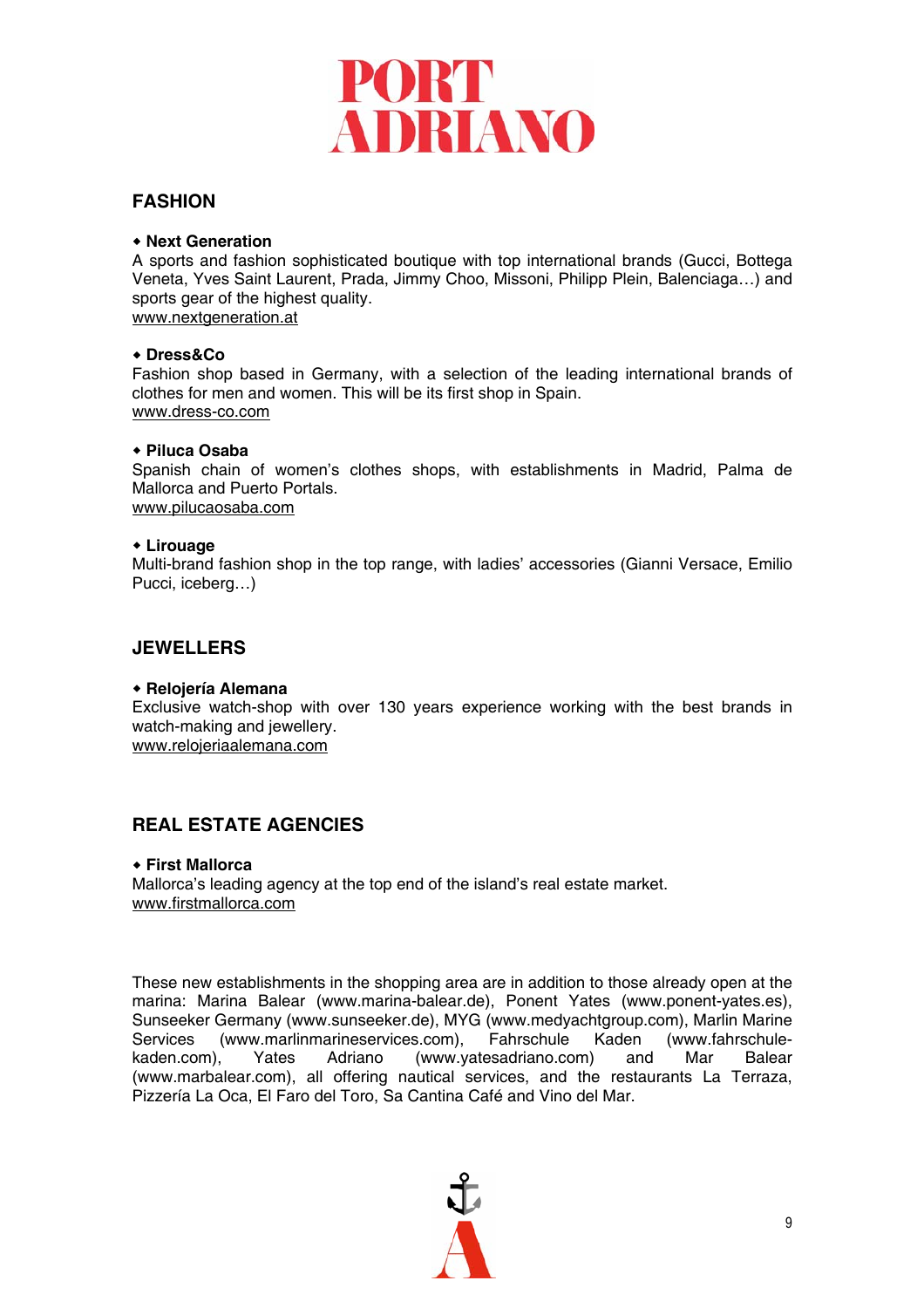

# **Elite nautical services for a select public**

As well as basic services (a branch of the *Banco Popular*, food supplies and all kinds of products through the *El Corte Inglés* yacht provisioning service), the new Port Adriano has a technical area covering 10,000 $m^2$ , with a dry-dock suitable for super-yachts that is equipped with a 250-tonne Travel-lift and workshops for this size of boat.

In addition, a slip-way and a launch ramp for small boats have been constructed. The sailing and diving school will be opening very soon.

Port Adriano's services for boats include:

Running water Desalinated water Fuel service at mooring – 12,000 l/h Waste water disposal at mooring Bilge water disposal at mooring Data service, Wi-Fi and switchboard Security cameras Storage space (minimum area  $24m^2$ , 6x4x3.3m) MARPOL Certificates Mooring system with 4 lines Specific attention for super-yachts Rest area for crews Power supply:  $-20$  m  $-230V$ , 63A  $-25 m - 400V$ , 63A  $-30$  m  $-400$ V, 125A – 35 m – 400V, 125A + 230V, 32A (one of each) – 40 m – 400V, 125A + 230V, 32A (one of each) – 45 m – 400V, 250A + 230V, 32A (one of each) – 50 m – 400V, 400A + 230V, 32A (one of each)

– 60 m – 400V, 400A + 230V, 32A (one of each)

# **Single facility for mooring in the main Balearic Islands: Mallorca, Ibiza and Menorca**

Ocibar, the owner of Port Adriano, is the only company that has leisure ports in the main Balearic islands: **S'Altra Banda** (Menorca), **Ibiza Magna** (Ibiza) and **Port Adriano** (Mallorca).

This means that the users of the recreational ports run by Ocibar can benefit from its excellent model of marina management and from one single company to talk to, which makes it much easier to find berths available in the Balearic Islands at any time of year.

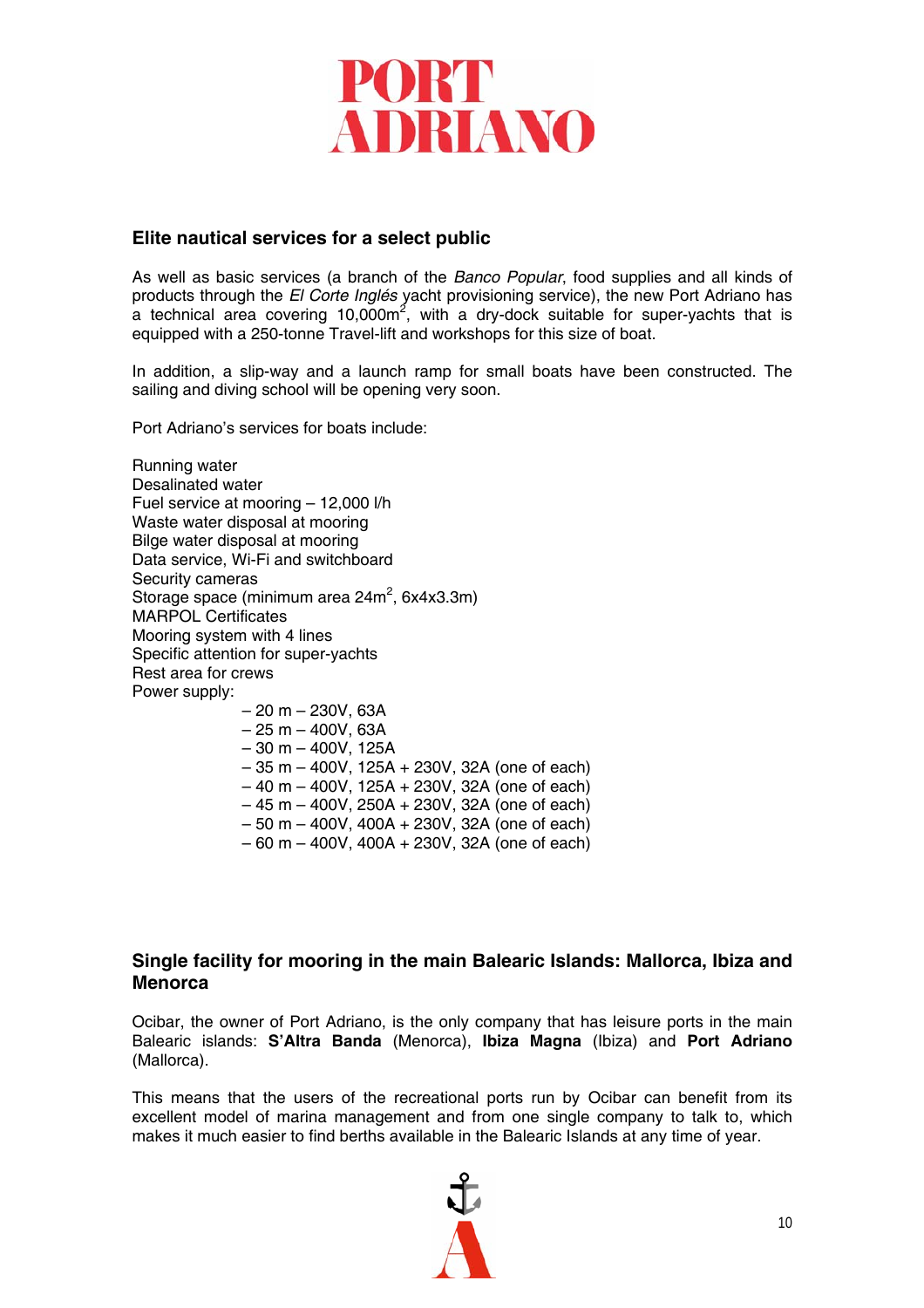

# **Ocibar**

For 20 years, Ocibar has pursued excellence as the distinctive element of the ports that it manages, **Port Adriano, Ibiza Magna** and **S'Altra Banda**. In order to satisfy the needs of all its customers, Ocibar offers top quality in all its installations and in its maintenance, as in other services, such as crewing, the dry dock, reception, winter storage of boats etc., that it offers its customers and their crews.

# **Respectful of the environment**

Port Adriano and Ibiza Magna have obtained the EMAS environmental award given by the European Union, which recognises companies that have introduced a system of environmental management and that acquire a commitment to on-going improvement. The two marinas have also renewed their ISO 14001 environmental certificates and their ISO 9001 quality ones, granted by the independent certification company, TÜVRheinland.



For sales information: **Press Office:** www.portadriano.com Estrategia

info@portadriano.com<br>
Tel: +34 971 23 24 94 patricia @estrategia.es patricia@estrategia.es Rosa María Carreras rmcarreras@estrategia.es Pau Claris, 151, 4º 1ª D - 08009 Barcelona Tel: +34 93 487 99 22